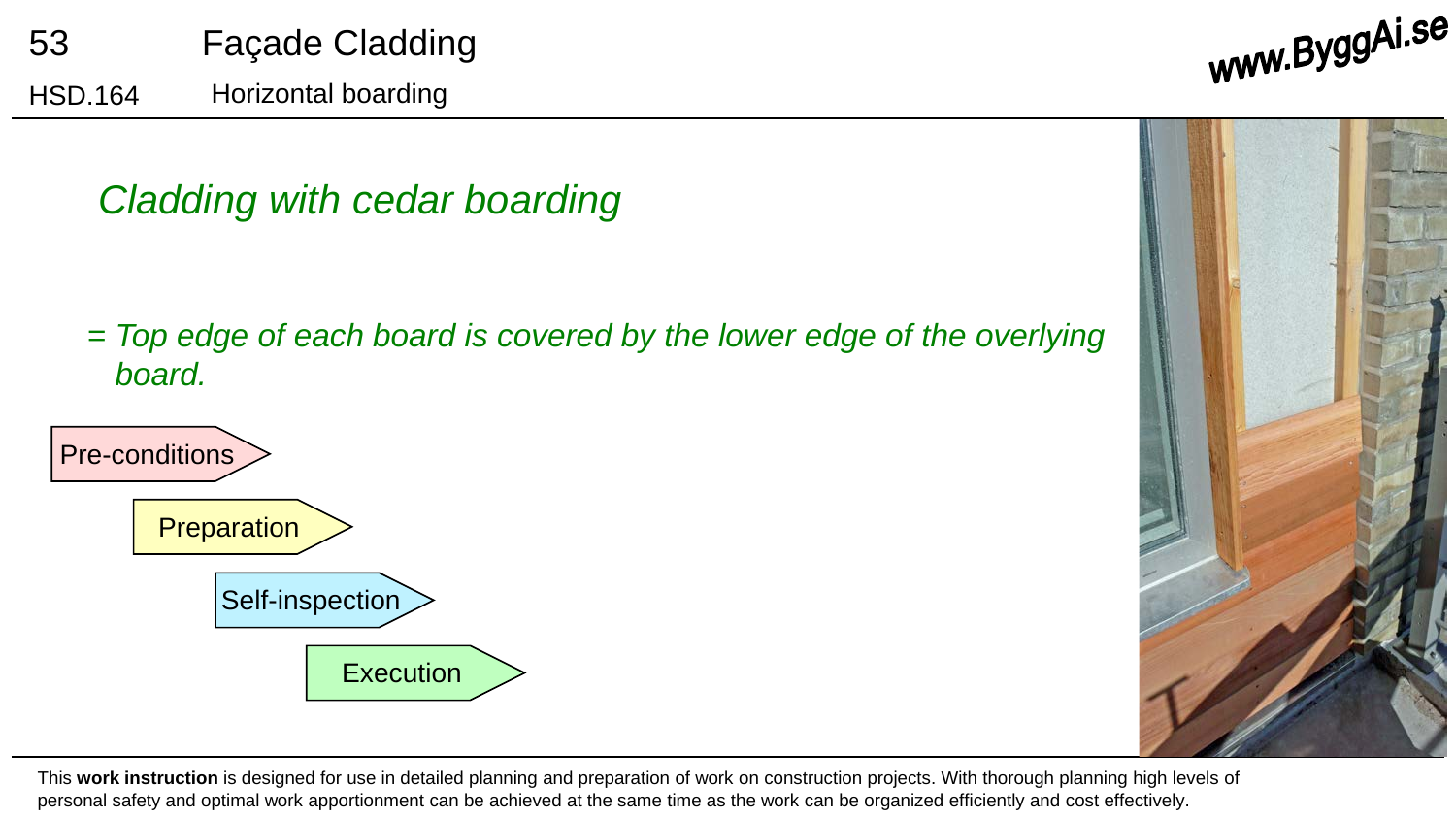# <span id="page-1-0"></span>Safety — Risk assessment

| Work activity & Problem                                                    | P   | C   | $Risk = P^*C$ | Action                             |
|----------------------------------------------------------------------------|-----|-----|---------------|------------------------------------|
| Overloading, straining. The panels are heavy and<br>difficult to screw in. | 10  | 50  | 500           | Use the transport and lifting aids |
| Cluttered workplace= Twisting or fall injuries                             | 3   | 70  | 210           | Regular tidying                    |
| Sawing and Drilling                                                        | 0,5 | 100 | 50            | Use worktable                      |
|                                                                            |     |     |               |                                    |

| Assessment of probability |           |                      |                     | Assessment of consequences |             |                              |
|---------------------------|-----------|----------------------|---------------------|----------------------------|-------------|------------------------------|
| Probability = $P$         | $P = 0.1$ | Very unlikely        | (<1 times/10 years) | $C = 0.5$                  | Trifle      |                              |
| $Consequence = C$         | $P = 1$   | Unlikelv             | (1 times/10 years)  | $C=1$                      | Tiny        | (1 - 2 days sick leave)      |
| $Risk = P * C$            | $P = 3$   | Low probability      | (1 times/3 years)   | $C=5$                      | Small       | (3 - 7 days sick leave)      |
|                           | $P = 10$  | Relative probability | (1 times/year)      | $C = 15$                   | Tactile     | ( 8 - 29<br>$\cdots$         |
|                           | $P = 30$  | Probable             | (1 times/month)     | $C = 70$                   | Severe      | $\cdots$<br>$(30-299)$       |
|                           |           |                      |                     | $C = 500$                  | Very severe | $\cdot$ " $\cdot$ "<br>(>300 |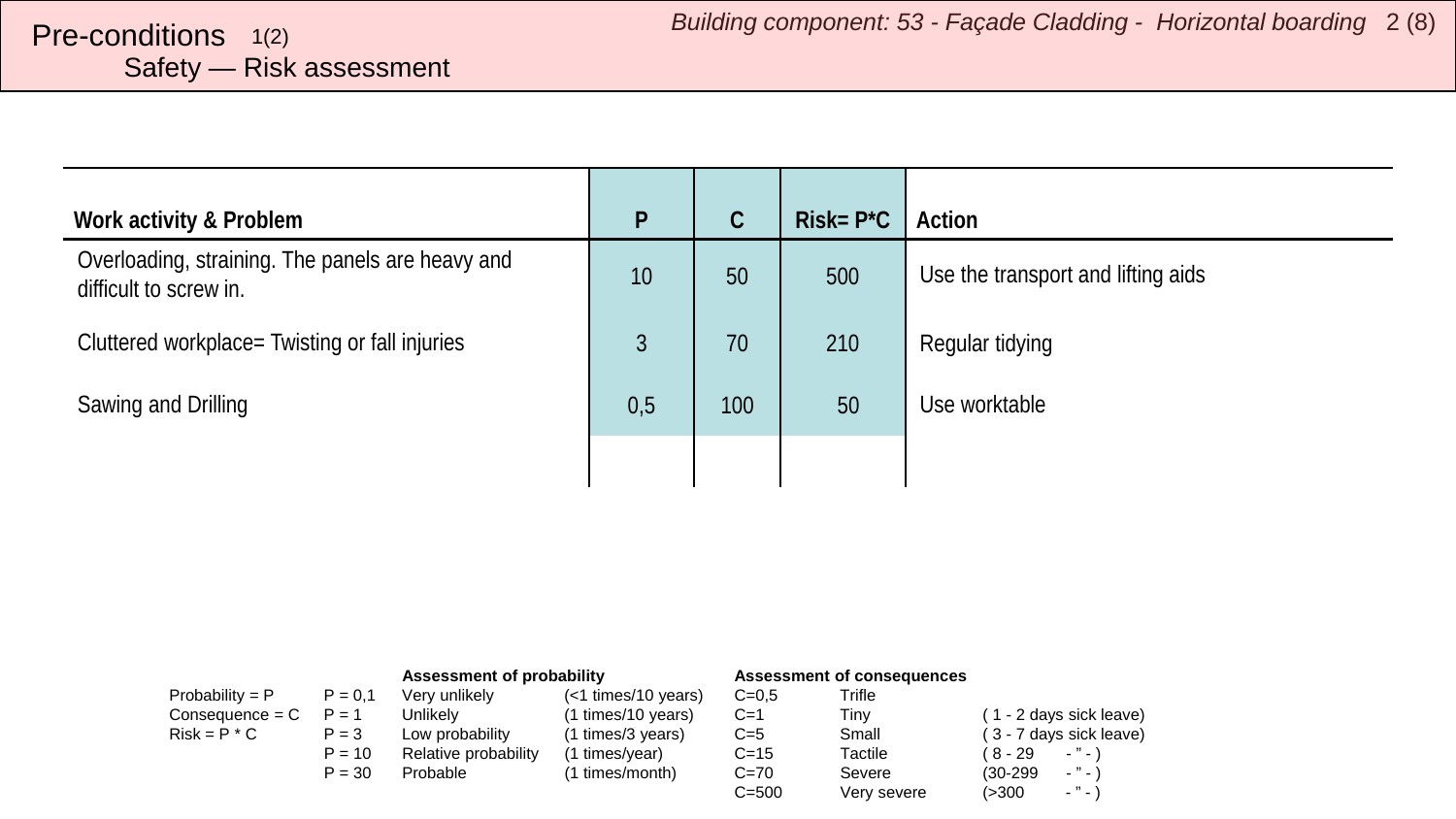*Text from the Working Environment Authority's brochure Safer Construction Work*

### **Personal Protective Equipment** § **71**

Safety helmet and safety shoes should be used unless it is clearly unnecessary. Other personal protective equipment such as eye protection, hearing protection and gloves should be worn when necessary.

### **Working safer on roofs** § **87-92**

When engaged in roof work it is usual for a guardrail or equivalent protection to be provided. Railings can sit on the eaves or in a position that ends just below the eaves.

Remember that it may need extra strong railings to stop a person who comes at speed down a steep roof.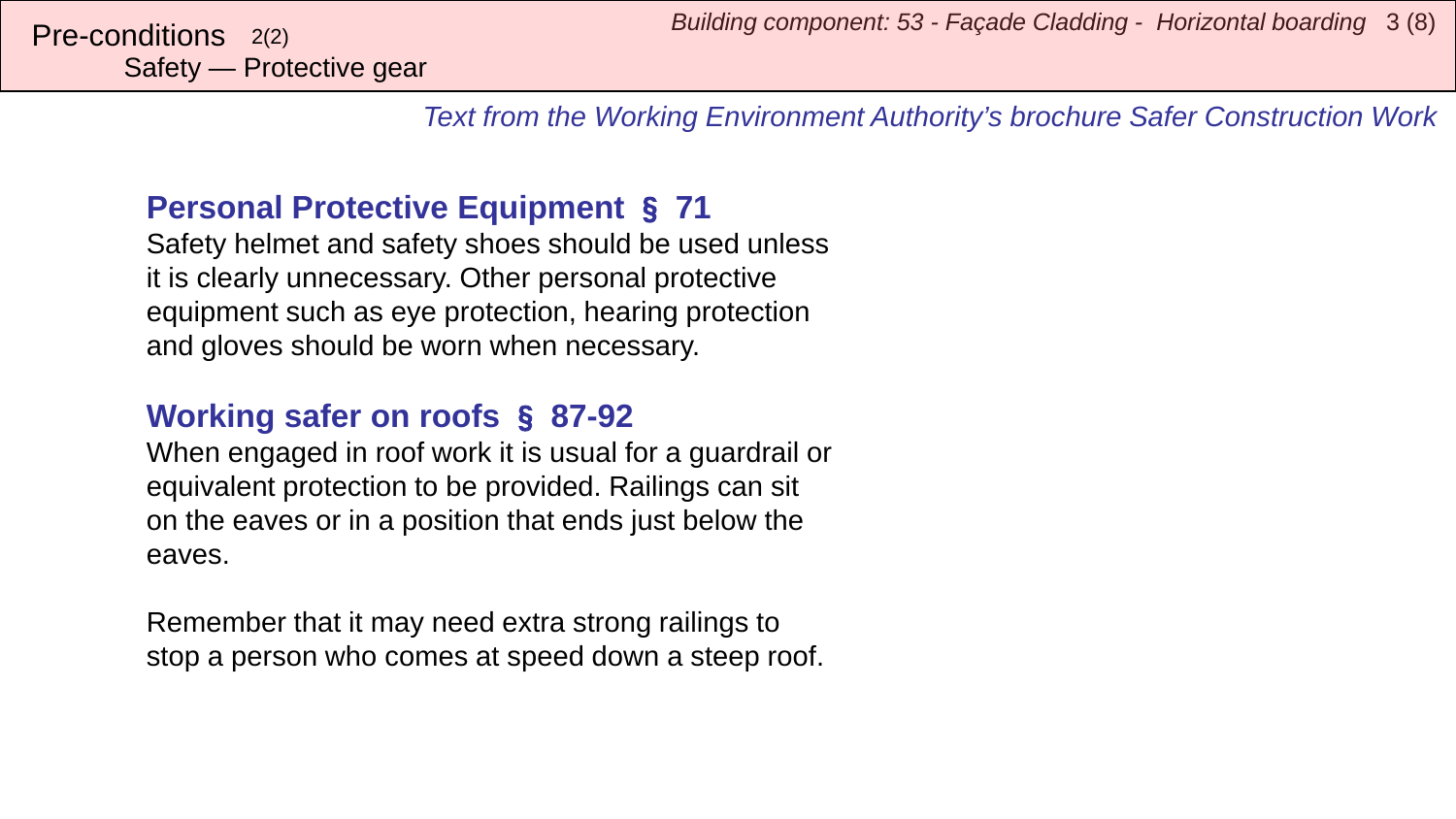#### <span id="page-3-0"></span>Equipment and machinery **Preparation**  $1(1)$

## **Materials:**

- □ Wooden edging strips
- $\Box$  Boards observe the profile
- □ Stainless steel screws

# **Equipment:**

- $\Box$  Workbench here an ingenious self-construction
- □ Saw
- □ Screwdrivers
- □ Stepladder
- **Q** Ruler
- Barrow for waste

*Note that the bench is mounted at a comfortable working height*

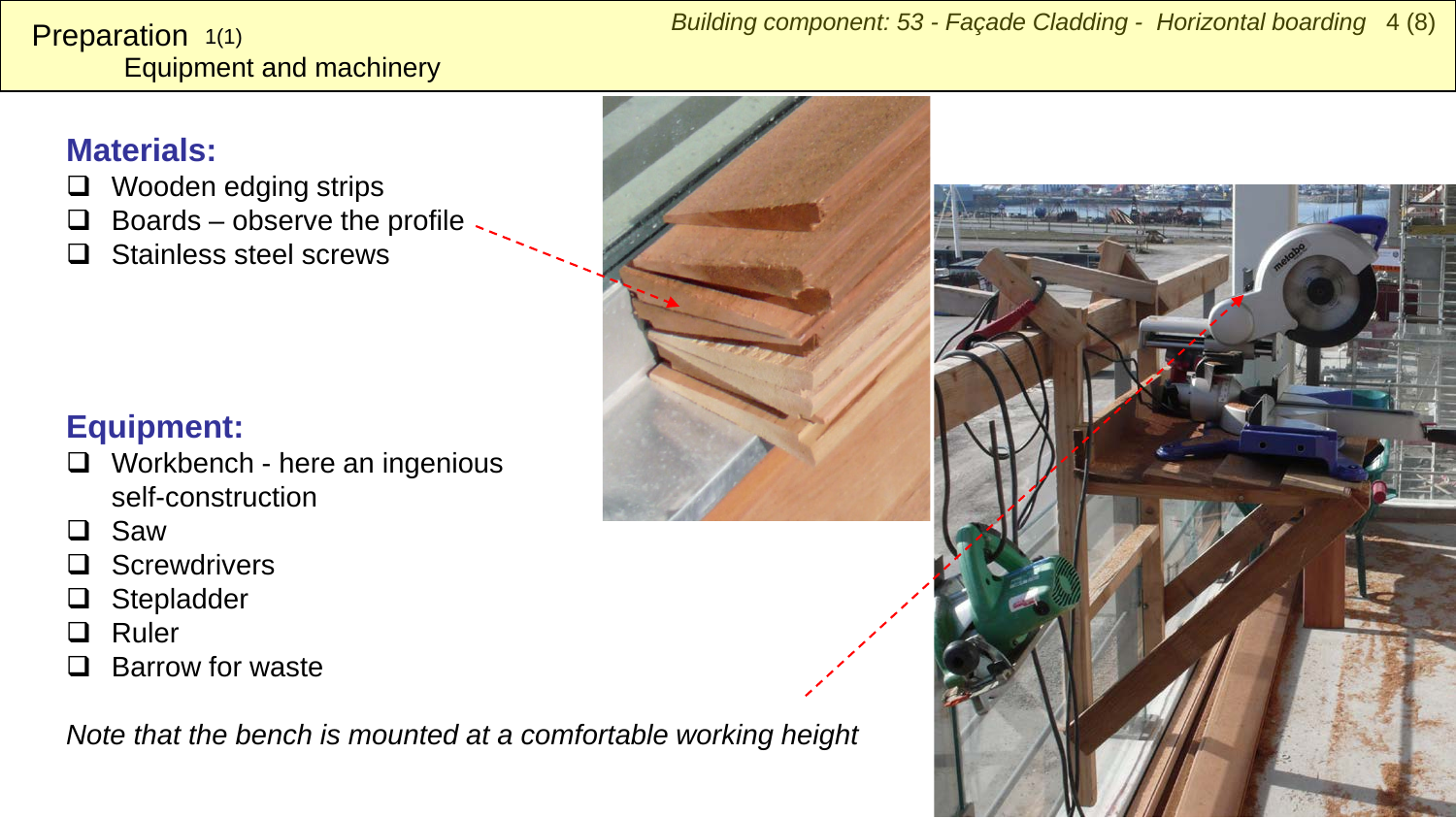#### <span id="page-4-0"></span>Template & instructions Self-inspection 1(2)

| <b>No</b>                 | <b>Check</b>                                                          | <b>Method or</b><br>equipment     | Frequency | <b>Result</b> | <b>Date</b><br><b>Signature</b> | <b>Deviation/Remedy</b><br>Approval/Non-A |  |
|---------------------------|-----------------------------------------------------------------------|-----------------------------------|-----------|---------------|---------------------------------|-------------------------------------------|--|
| $\mathbf{1}$              | Moldings                                                              | Right dimension, strut<br>spacing |           |               |                                 |                                           |  |
| $\overline{2}$            | Bonding/joints on the support or specific<br>support/jointing battens | Ocular                            |           |               |                                 |                                           |  |
| $\ensuremath{\mathsf{3}}$ |                                                                       |                                   |           |               |                                 |                                           |  |
| $\overline{4}$            |                                                                       |                                   |           |               |                                 |                                           |  |
| $\sqrt{5}$                |                                                                       |                                   |           |               |                                 |                                           |  |
| $\,6\,$                   |                                                                       |                                   |           |               |                                 |                                           |  |
| $\overline{7}$            |                                                                       |                                   |           |               |                                 |                                           |  |
| $\bf 8$                   |                                                                       |                                   |           |               |                                 |                                           |  |
| $\boldsymbol{9}$          |                                                                       |                                   |           |               |                                 |                                           |  |
| 10 <sup>°</sup>           |                                                                       |                                   |           |               |                                 |                                           |  |
| 11                        |                                                                       |                                   |           |               |                                 |                                           |  |
|                           |                                                                       |                                   |           |               |                                 |                                           |  |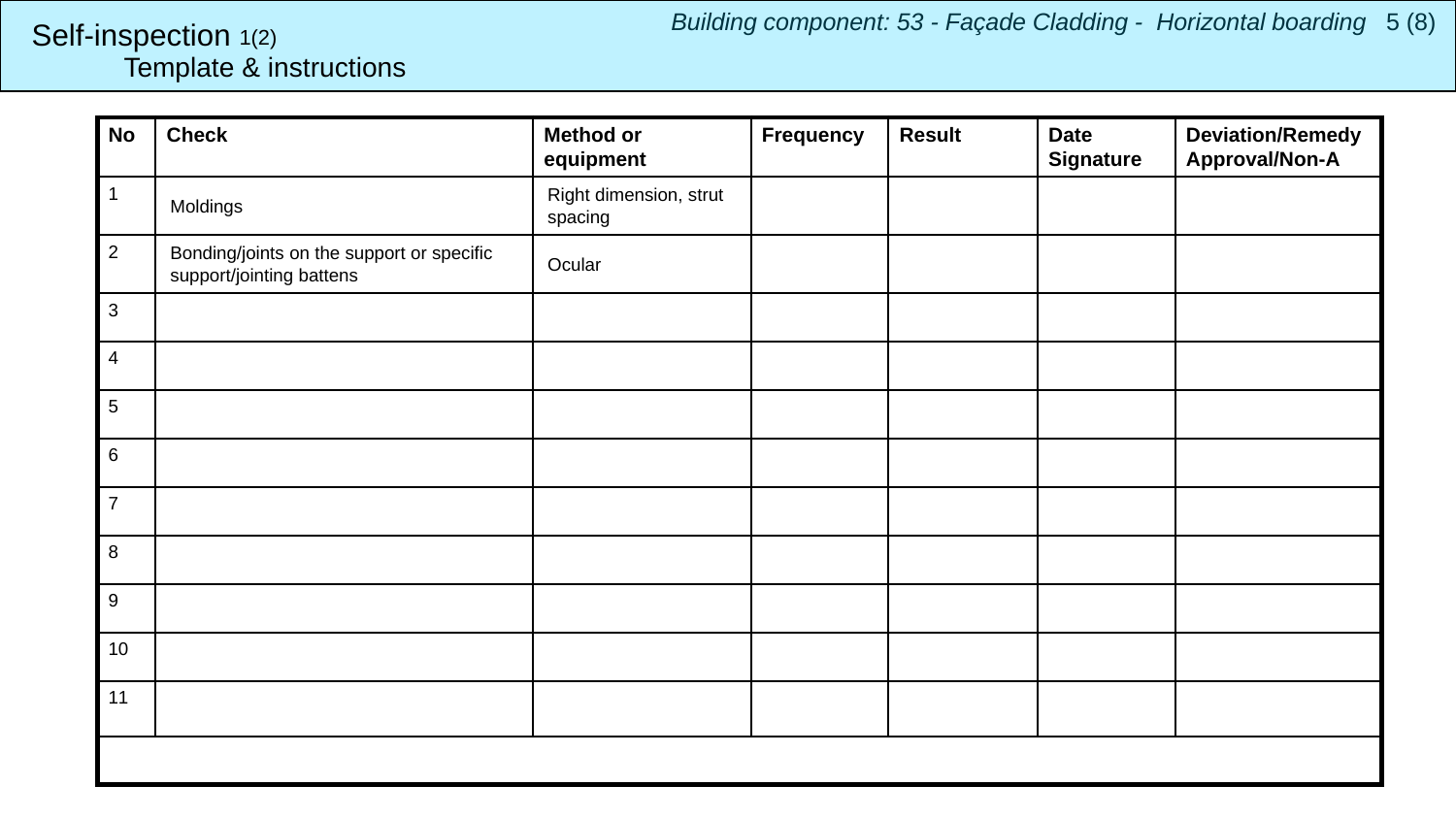#### Key points Self-inspection  $2(2)$

# **Quality criteria for the project and the product**

- Study Drawings, Specifications and Inspection planning
- Think through the alternative **methods of production** and handling of materials, tools etc. that can meet the requirements



## *Pay particular attention to*

- attach the panel, perform jointing and connections as described in the specification and from the supplier
- Pre-drill when nailing near the end of a timber
- Clear away loose wood from sawn surfaces
- Do not mount damaged panel boards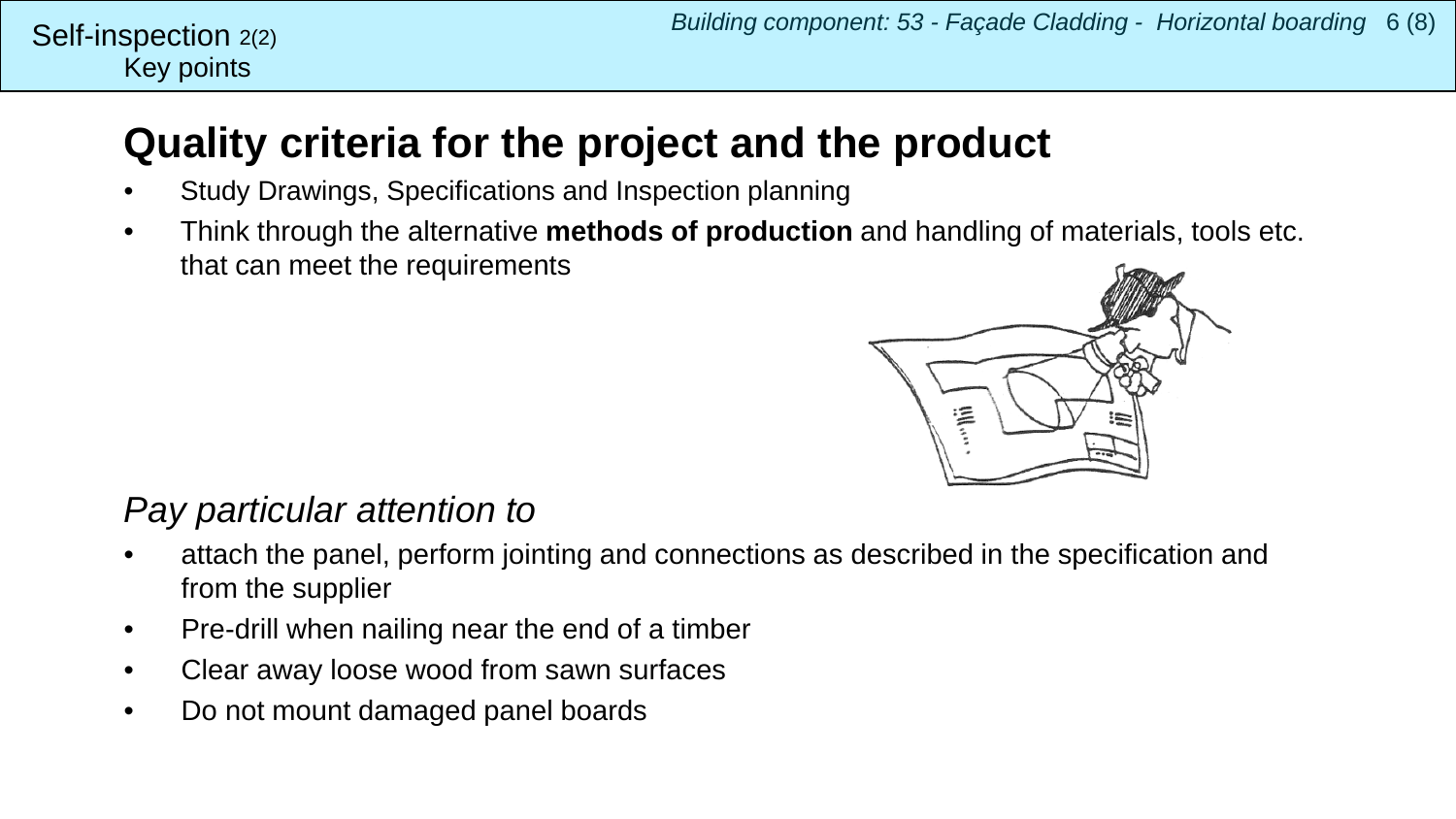#### <span id="page-6-0"></span>Work activity 1(2)



The boards are cut to length and ..

.. placed in piles at the installation sites.